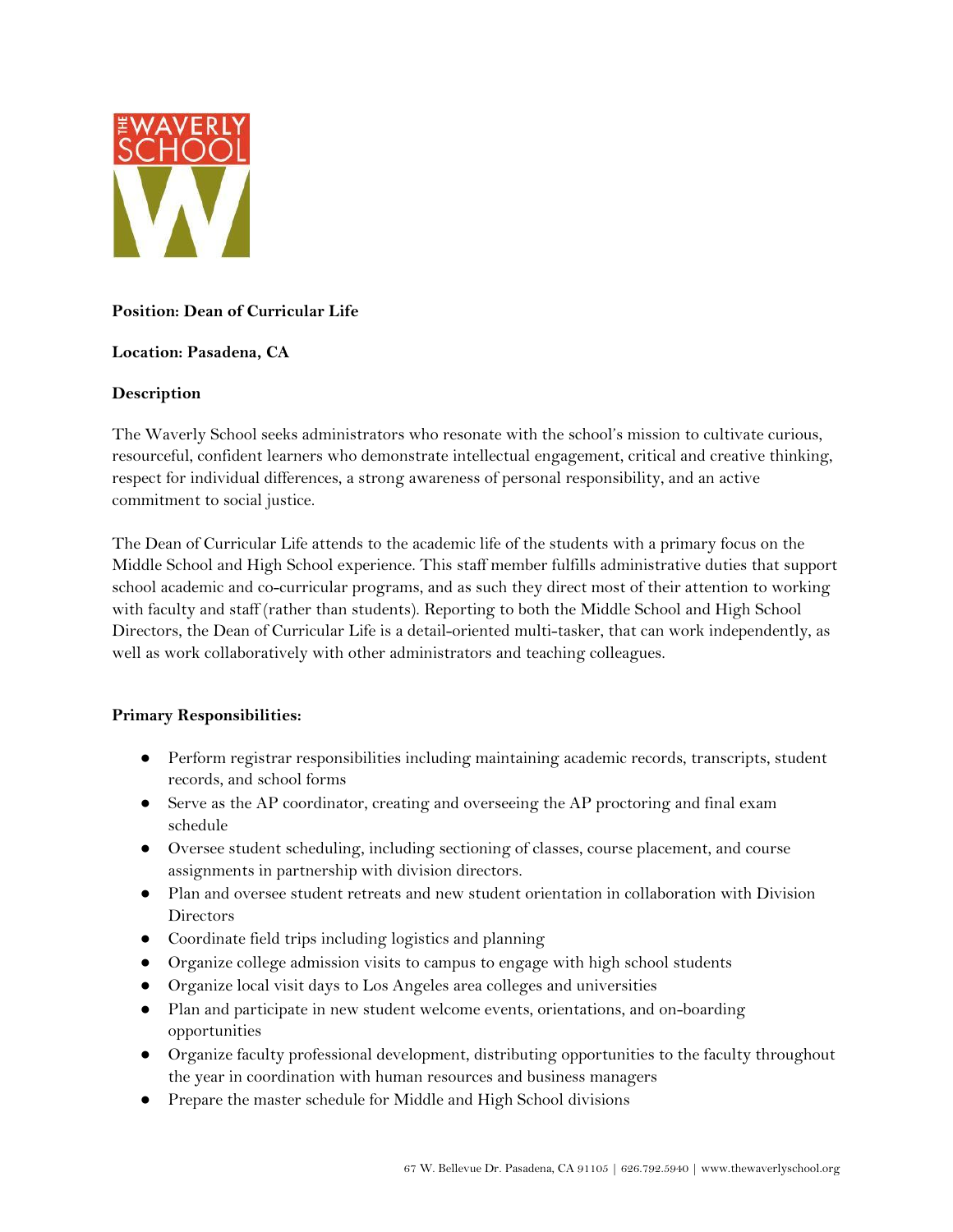- Track recommendation letters and transcript requests for students applying to other schools at all divisions
- Coordinate grading processes, including verification and correction of grades, and printing and distribution of narrative reports
- Coordinate and manage annual student registration forms PS-12<sup>th</sup> grade
- Maintain and oversee document retention policy and oversee the process of digitizing student records

## **Other Responsibilities:**

- Teach a course(s) in the high school division as needed and dependent upon experience/education and discipline needed
- Prepare and distribute student identification cards, student parking stickers
- Issue work permits and verifies information for student driver car insurance discounts
- Oversee the ordering and distribution of all graduation materials, including caps, gowns, and diplomas
- Assist with student supervision as needed
- Support seniors applying to college as needed (e.g., reading essays, assisting with college applications, etc.)
- Attend school events such as college counseling and admissions events as needed
- Proctor standardized tests
- Maintain confidentiality of information
- Complete other duties as assigned by Division Directors or the Head of School

#### **Required Skills/Abilities**

- Excellent interpersonal, oral, and written communication skills
- Ability to think critically and solve problems, as well as handle multiple projects simultaneously
- Good judgment and ability to handle confidential/sensitive information with discretion
- Knowledge of social-emotional competency areas and adolescent development
- Strong commitment to anti-racist and inclusive practices that support students of all backgrounds to succeed
- Ability to self-reflect and demonstrate personal growth
- Excellent verbal and written communication skills with adults and children
- Ability to collaborate and communicate with teachers, staff, parents, and students in a positive and constructive way
- Proficient in Microsoft Office suite or related software as required for recordkeeping and documentation
- Confident with remote learning platforms such as Zoom and Google Classroom
- Genuine interest in and respect for students in their middle school and high school years
- Strong sense of healthy teacher/student boundaries

#### **Education and Experience**

● Bachelor of Arts or higher; Master's and/or teaching credential preferred